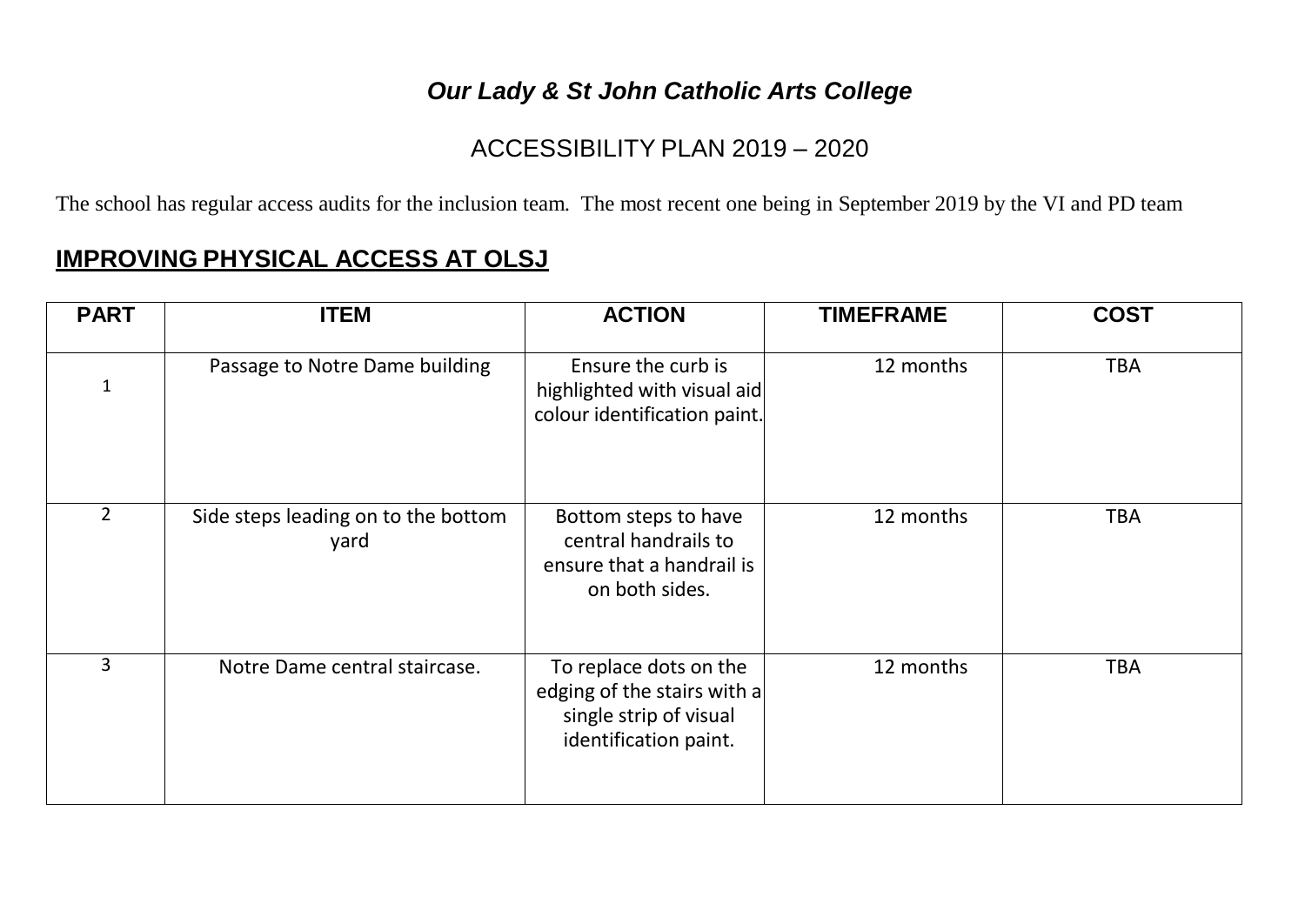| Access to the Notre Dame building | Ramps to be fitted on the | 12 months | TBA |
|-----------------------------------|---------------------------|-----------|-----|
|                                   | passage to Notre Dame     |           |     |
|                                   | on both curbs to allow    |           |     |
|                                   | wheelchair access from    |           |     |
|                                   | main School.              |           |     |
|                                   |                           |           |     |